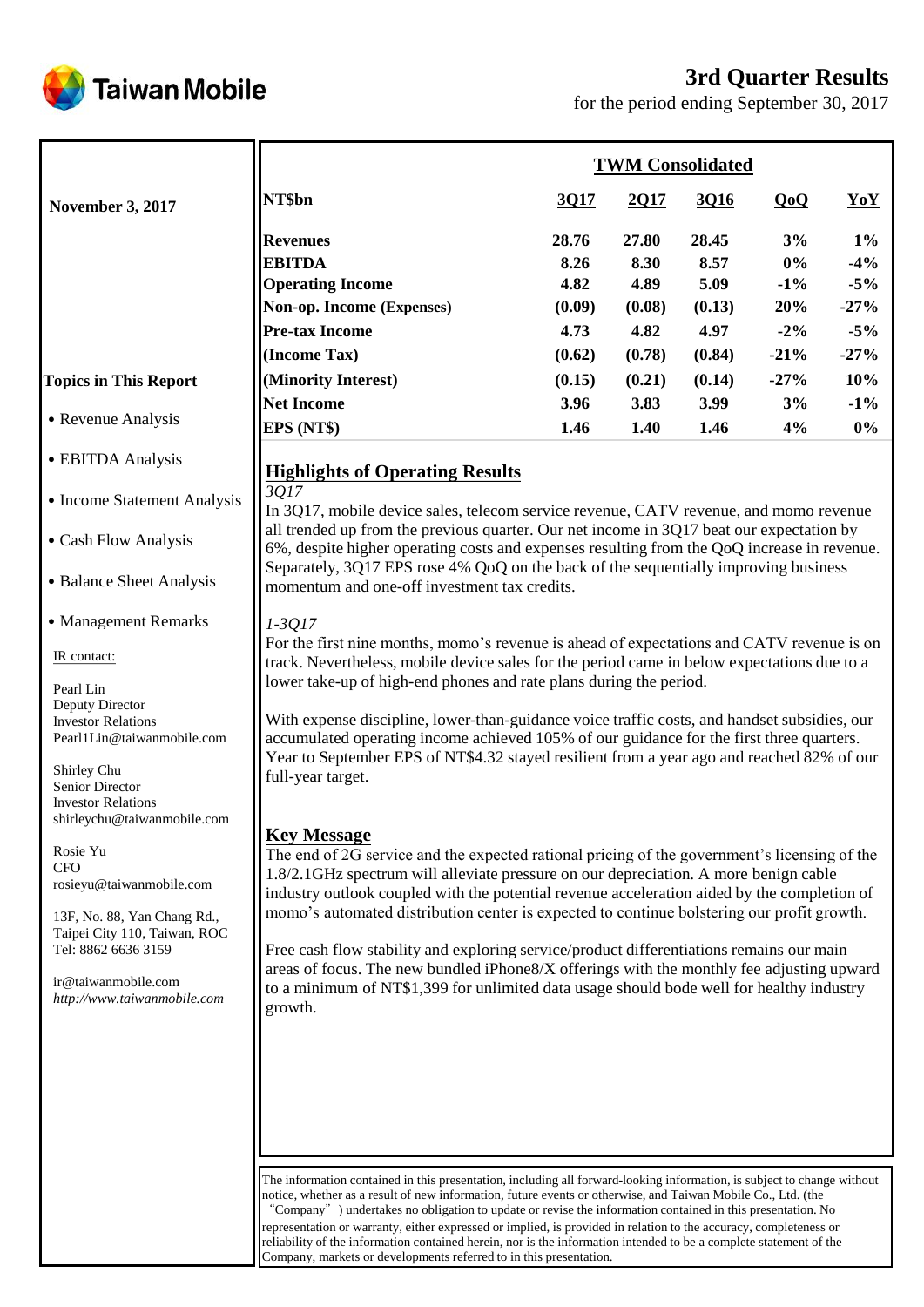

#### **o I. Revenue Analysis**

### **Table 1. Key Operational Data**

| <b>Residual Value (NT\$bn)</b> | 3017  | 2017  | 3016  | 0 <sub>0</sub> | YoY    |
|--------------------------------|-------|-------|-------|----------------|--------|
| Mobile Service Revenue         | 15.57 | 15.62 | 16.62 | $0\%$          | -6%    |
| Postpaid ARPU (NT\$)           | 848   | 842   | 885   | 1%             | $-4\%$ |
| Blended ARPU (NT\$)            | 707   | 707   | 742   | $0\%$          | $-5%$  |
| Telecom Service Revenue        | 16.69 | 16.71 | 17.75 | 0%             | -6%    |

| <b>Revenue (NT\$bn)</b> | 3017  | <b>2Q17</b> | 3016  | QoQ    | YoY    |
|-------------------------|-------|-------------|-------|--------|--------|
| Telecom                 | 19.07 | 18.46       | 20.01 | 3%     | $-5%$  |
| - Service               | 14.47 | 14.43       | 15.41 | 0%     | $-6%$  |
| - Device Sales          | 4.60  | 4.03        | 4.61  | 14%    | 0%     |
| <b>CATV</b>             | 1.63  | 1.60        | 1.63  | 2%     | $0\%$  |
| - Pay-TV Related        | 1.08  | 1.06        | 1.08  | 2%     | 0%     |
| - Broadband             | 0.34  | 0.34        | 0.33  | 2%     | 5%     |
| - Content & Others      | 0.21  | 0.20        | 0.22  | 4%     | $-5%$  |
| momo                    | 8.02  | 7.69        | 6.76  | 4%     | 19%    |
| - E-commerce            | 6.47  | 6.00        | 4.95  | 8%     | 31%    |
| - TV Shopping & Others  | 1.55  | 1.70        | 1.81  | $-8\%$ | $-14%$ |
| Others <sup>1</sup>     | 0.15  | 0.15        | 0.13  | $0\%$  | 12%    |

Note 1: Other revenue primarily consists of operating revenue from 49.9%-held Taipei New Horizon Co., Ltd., which became a consolidated entity on Feb 21, 2014.

|                               | 3Q17    | <b>2Q17</b> | <b>3Q16</b> | QoQ    | YoY    |
|-------------------------------|---------|-------------|-------------|--------|--------|
| <b>Mobile Subscribers (K)</b> | 7,324   | 7,340       | 7,479       | 0%     | $-2\%$ |
| - Postpaid                    | 5,832   | 5,868       | 5,974       | $-1\%$ | $-2%$  |
| <b>Monthly Churn</b>          | $3.0\%$ | $3.2\%$     | $2.6\%$     |        |        |
| -Postpaid                     | 1.7%    | 1.7%        | 1.6%        |        |        |
| MOU (bn)                      | 1.73    | 1.82        | 2.57        | $-5%$  | $-33%$ |
| Pay-TV Subs (K)               | 584     | 583         | 582         | $0\%$  | 0%     |
| Cable Broadband Subs (K)      | 212     | 208         | 202         | 2%     | 5%     |
| $DTV$ Subs $(K)$              | 220     | 214         | 196         | 3%     | 12%    |
|                               |         |             |             |        |        |
| <b>CATV ARPU (NT\$)</b>       | 3Q17    | <b>2Q17</b> | <b>3Q16</b> | QoQ    | YoY    |
| <b>Basic TV</b>               | 466     | 467         | 470         | 0%     | $-1\%$ |
| <b>Broadband</b>              | 529     | 530         | 530         | 0%     | 0%     |
| <b>DTV</b>                    | 123     | 124         | 127         | $-1\%$ | $-3%$  |
| Blended <sup>1</sup>          | 811     | 800         | 804         | 1%     | 1%     |

Note 1: Cable TV & broadband related revenue (excluding content agency) divided by CATV subscriber number

### *Telecom:*

In 3Q17, telecom service revenue remained stable QoQ, but dropped by 6% YoY, primarily due to falling mobile MOU and a diminishing domestic roaming business. Excluding domestic roaming, the YoY decline in telecom service revenue narrowed to 3.7%, outperforming our peers on a like for like basis.

As TWM's product differentiation strategy and value added services have taken hold, TWM's postpaid ARPU recovered by 1% QoQ in 3Q17. Excluding domestic roaming, postpaid ARPU declined by 1.7% YoY, compared with a 2.5% decline in 2Q17.

In 3Q17, device sales increased by 14% QoQ thanks to a sufficient supply of the iPhone 8 upon its launch in September.

TWM's mobile subscriber base declined 2% YoY this quarter, mainly owing to the termination of its 2G service. Separately, market competition became tepid at the quarter end with Chunghwa taking the lead in lowering dealer commissions.

### *Cable:*

The cable industry dynamics in New Taipei City has become relatively favorable. Also, the launch of the Sharp TV bundle plan as a differentiating factor in September has levelled up TWM's CATV subscriber growth and blended ARPU. As such, in 3Q17, CATV revenue registered its first yearly growth since 3Q16, and in the meantime rose 2% QoQ.

### *momo*

In 3Q17, the e-commerce business reported a 31% YoY surge in revenue, surpassing the growth rate of its closest peer in Taiwan, and continued to serve as a growth engine for momo. As a result, e-commerce made up 81% of momo's total revenue.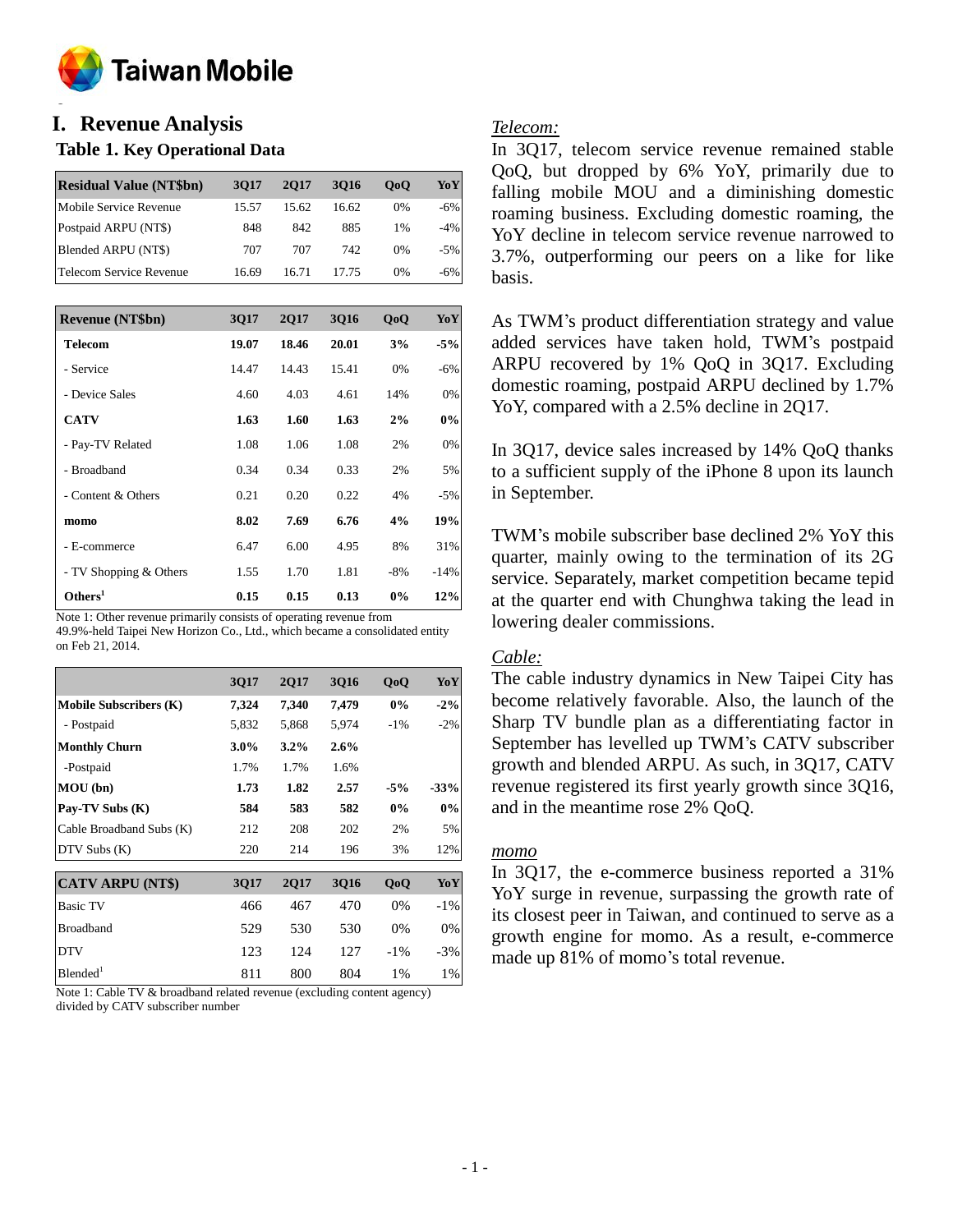

# **II. EBITDA Analysis**

### **Table 2. EBITDA Breakdown**

| NT\$bn        | 3Q17  | 2Q17  | 3Q16  | QoQ         | YoY         |
|---------------|-------|-------|-------|-------------|-------------|
| <b>EBITDA</b> | 8.26  | 8.30  | 8.57  | 0%          | $-4%$       |
| - Telecom     | 6.98  | 6.95  | 7.26  | 0%          | $-4%$       |
| - CATV        | 0.84  | 0.83  | 0.87  | 2%          | $-3%$       |
| - momo        | 0.31  | 0.39  | 0.30  | $-21%$      | 6%          |
| - others      | 0.10  | 0.10  | 0.08  | 6%          | 23%         |
| Margin        | 28.7% | 29.8% | 30.1% | $-1.1$ ppts | $-1.4$ ppts |
| - Telecom     | 36.6% | 37.7% | 36.3% | $-1.1$ ppts | 0.3ppts     |
| - CATV        | 51.8% | 51.8% | 53.3% | Oppts       | $-1.5$ ppts |
| - momo        | 3.9%  | 5.1%  | 4.4%  | $-1.2$ ppts | $-0.5$ ppts |
| - others      | 70.3% | 66.5% | 64.2% | 3.8ppts     | 6.1ppts     |
|               |       |       |       |             |             |
| D&A           | 3.44  | 3.40  | 3.48  | $1\%$       | $-1\%$      |
| - Telecom     | 3.04  | 3.04  | 3.14  | 0%          | $-3%$       |
| - CATV        | 0.27  | 0.24  | 0.22  | 13%         | 22%         |
| - momo        | 0.03  | 0.03  | 0.03  | 15%         | 19%         |
| - others      | 0.05  | 0.05  | 0.05  | 0%          | 1%          |
| <b>EBIT</b>   | 4.82  | 4.89  | 5.09  | $-1\%$      | $-5%$       |
| - Telecom     | 3.93  | 3.91  | 4.13  | 1%          | $-5%$       |
| - CATV        | 0.57  | 0.59  | 0.65  | $-3%$       | $-11%$      |
| - momo        | 0.28  | 0.37  | 0.27  | $-23%$      | 5%          |
| - others      | 0.05  | 0.04  | 0.03  | 13%         | 58%         |

Note: The sum of each account of telecom, CATV and momo does not equal to the consolidated total number due to other revenue and minor adjustments / eliminations.

#### **Table 3. Non-operating Item**

| NT\$bn                                             | 3017   | <b>2017</b> | 3016   | 0 <sub>0</sub> | YoY    |
|----------------------------------------------------|--------|-------------|--------|----------------|--------|
| <b>Non-Operating</b><br><b>Revenues (Expenses)</b> | (0.09) | (0.08)      | (0.13) | 20%            | $-27%$ |
| - Net Interest Expense                             | (0.11) | (0.10)      | (0.13) | 7%             | $-14%$ |
| - Write-off Loss                                   | (0.07) | (0.04)      | (0.04) | 93%            | 78%    |
| - Other Revenue<br>(Expense)                       | 0.09   | 0.07        | 0.05   | 41%            | 102%   |

#### *EBITDA Analysis*

Negatively affected by drops in domestic roaming and mobile voice revenue, telecom EBITDA decreased YoY in 3Q17. However, aided by continuous cost-control efforts, TWM successfully maintained a stable telecom EBITDA sequentially, even with a higher sales mix toward device sales. As such, telecom EBITDA improved by 2% YoY on a recurring basis excluding domestic roaming.

CATV business has showed signs of stabilizing. With a recovery in revenue, CATV EBITDA grew 2% QoQ in 3Q17. The CATV EBITDA YoY decline also became much milder, compared to one quarter ago.

In 3Q17, momo's QoQ contraction in EBITDA was mainly due to weak demand in its TV home shopping business, which has higher fixed costs. Revenue growth in e-commerce, particularly in consumer electronics, and the process of shifting from leased warehousing to newly-built automated distribution center weighed on its EBITDA margin in 3Q. That said, momo's strong revenue growth momentum more than compensated its margin dip and resulted in a healthy 6% YoY rise in EBITDA in 3Q.

### *D&A Analysis*

The expanding digital set-top-box installed base (100% by 2017 year-end) led to an increase in CATV depreciation expenses. Nonetheless, total consolidated D&A edged down 1% YoY in the quarter, benefiting from the retirement of the 2G network.

#### *Non-Operating Item Analysis*

3Q17 non-operating expenses decreased YoY mainly due to lower interest expenses on the back of lower average loan balance and lower valuation losses of financial assets.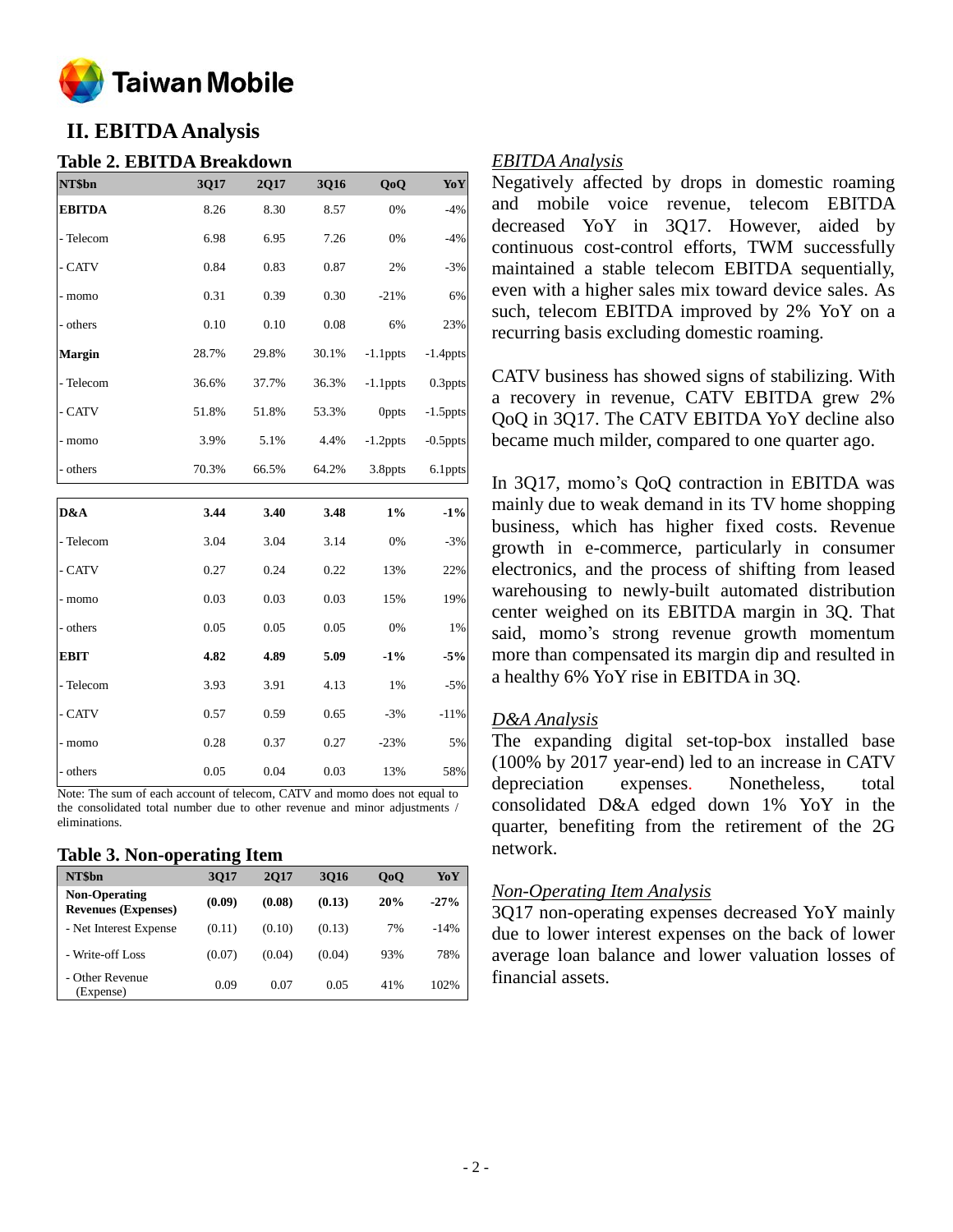

# **III. Income Statement Analysis**

| Table 4. JUTT Consonuated Results vs. Forecast |         |        |        |                              |  |  |
|------------------------------------------------|---------|--------|--------|------------------------------|--|--|
| NT\$bn                                         | 3Q17    | QoQ    | YoY    | % of 3Q17<br><b>Forecast</b> |  |  |
| <b>Revenues</b>                                | 28.76   | 3%     | $1\%$  | 97%                          |  |  |
| <b>Operating Costs</b>                         | (19.80) | 5%     | 4%     | 97%                          |  |  |
| <b>Operating Expenses</b>                      | (4.14)  | 4%     | $-4%$  | 92%                          |  |  |
| <b>Operating Income</b>                        | 4.82    | $-1\%$ | $-5%$  | 105%                         |  |  |
| Non-op. Income<br>(Expenses)                   | (0.09)  | 20%    | $-27%$ | 74%                          |  |  |
| Pre-tax Income                                 | 4.73    | $-2%$  | $-5%$  | 106%                         |  |  |
| <b>Net Income</b>                              | 3.96    | 3%     | $-1\%$ | 106%                         |  |  |
| EPS (NT\$)                                     | 1.46    | 4%     | 0%     | 106%                         |  |  |
| <b>EBITDA</b>                                  | 8.26    | 0%     | $-4%$  | 102%                         |  |  |
| EBITDA margin                                  | 28.7%   |        |        |                              |  |  |

## **Table 4. 3Q17 Consolidated Results vs. Forecast**

**Table 5. 1-3Q17 Consolidated Results vs. Forecast**

| NT\$bn                       | 1-3Q17  | YoY    | % of Full Year<br><b>Forecast</b> |
|------------------------------|---------|--------|-----------------------------------|
| <b>Revenues</b>              | 85.41   | $-1\%$ | 72%                               |
| <b>Operating Costs</b>       | (58.36) | $1\%$  | 71%                               |
| <b>Operating Expenses</b>    | (12.26) | $-7%$  | 68%                               |
| <b>Operating Income</b>      | 14.79   | $-4%$  | 80%                               |
| Non-op. Income<br>(Expenses) | (0.34)  | $-30%$ | 51%                               |
| Pre-tax Income               | 14.45   | $-3%$  | 81%                               |
| <b>Net Income</b>            | 11.75   | $-1\%$ | 82%                               |
| EPS (NT\$)                   | 4.32    | $-1\%$ | 82%                               |
| <b>EBITDA</b>                | 25.00   | $-3%$  | 77%                               |
| <b>EBITDA</b> margin         | 29.3%   |        |                                   |

In 3Q17, mobile device sales, telecom service revenue, CATV revenue, and momo revenue all trended up from the previous quarter.

In the quarter, operating costs and expenses also went up sequentially due to the QoQ rise in revenue.

3Q17 amortization edged up from 2Q as we had gained access to an incremental spectrum in the 1.8GHz frequency band.

Non-operating expenses increased QoQ as we incurred 2G asset write-off losses after the end of the service in 3017.

3Q17 EPS rose 4% QoQ on the back of the sequentially improving business momentum and one-off investment tax credits. Separately, net income for the quarter came in 6% higher than expectations with cost savings more than offsetting revenue shortfalls.

For the three quarters, momo's revenue is ahead of expectations and CATV revenue is on track. Separately, mobile device sales for the period came in below expectations due to a lower take-up of high-end phones and rate plans during the period.

With expense discipline, lower-than-guidance voice traffic costs, and handset subsidies, our accumulated operating income achieved 105% of our guidance for the first three quarters.

Lower-than expected interest expenses benefited our profit level in 1-3Q17.

Year to date EPS of NT\$4.32 is resilient from a year ago and reached 82% of our full-year target of NT\$5.28.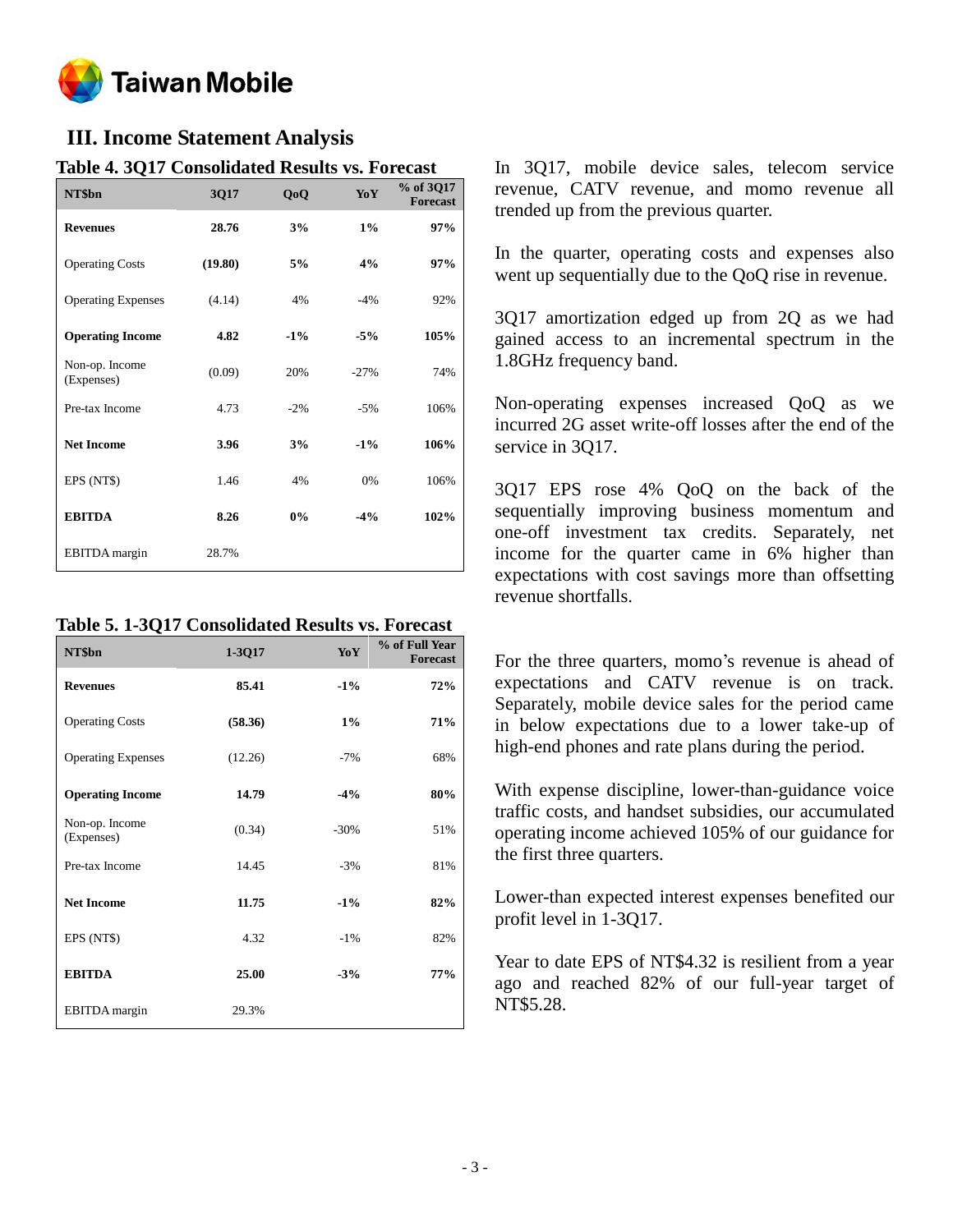

# **IV. Cash Flow Analysis**

### **Table 6. Cash Flow**

| NT\$bn                                                 | 3Q17    | 2Q17   | 3Q16    |
|--------------------------------------------------------|---------|--------|---------|
| <b>Total Op Sces/(Uses)</b>                            | 6.98    | 7.87   | 7.89    |
| Pre-tax Income                                         | 4.73    | 4.82   | 4.97    |
| Depreciation                                           | 2.57    | 2.59   | 2.68    |
| Amortization                                           | 0.86    | 0.81   | 0.80    |
| Changes in Working Capital                             | (1.41)  | (0.55) | (0.80)  |
| <b>Asset Write-off Add-backs</b>                       | 0.07    | 0.03   | 0.04    |
| Other Add-backs                                        | 0.15    | 0.16   | 0.21    |
| <b>Net Investing Sces/(Uses)</b>                       | (3.43)  | (2.84) | (3.55)  |
| Capex <sup>1</sup>                                     | (2.46)  | (2.43) | (3.05)  |
| Divestment (Acquisition)                               | (0.08)  | (0.58) | 0.03    |
| <b>Other Financial Assets</b>                          | (0.00)  | 0.14   | (0.66)  |
| (Increase)<br><b>Refundable Deposits</b><br>(Increase) | (0.99)  | 0.01   | 0.02    |
| Others                                                 | 0.11    | 0.02   | 0.11    |
| <b>Net Financing Sces/(Uses)</b>                       | (3.75)  | (6.78) | (5.31)  |
| Short-Term Borrowings                                  | 6.70    | (0.10) | 4.65    |
| Commercial Paper Payable<br>Increase                   | 5.00    | 0.00   | 5.50    |
| Repayments of Bonds<br>Payable                         | 0.00    | (2.90) | 0.00    |
| Long-Term Bank Loan                                    | (0.14)  | (3.04) | (0.14)  |
| Dividends Payments                                     | (15.24) | (0.62) | (15.24) |
| Others                                                 | (0.07)  | (0.12) | (0.08)  |
| <b>Net Cash Position Chg.</b>                          | (0.21)  | (1.75) | (0.98)  |

1. Inclusive of prepayments for equipment and the acquisition of computer software & other intangible assets

#### **Table 7. Capex & FCF**

| NT\$bn                | 3Q17 | 2Q17 | <b>3Q16</b> |
|-----------------------|------|------|-------------|
| <b>Cash Capex</b>     | 2.46 | 2.43 | 3.05        |
| - Mobile              | 1.48 | 1.28 | 2.18        |
| - Fixed-line          | 0.41 | 0.24 | 0.29        |
| - Cable MSO           | 0.26 | 0.57 | 0.26        |
| - momo & others       | 0.32 | 0.34 | 0.33        |
| % of Revenue          | 9%   | 9%   | $11\%$      |
| <b>Free Cash Flow</b> | 4.51 | 5.43 | 4.84        |

### *Cash Flow Analysis*

3Q17 operating cash inflow decreased YoY mainly due to the negative impact of lower domestic roaming revenue, which also resulted in a mobile capex reduction. Meanwhile, the QoQ decrease in operating cash inflow was caused by changes in accounts receivable and accounts payable, which led to a decrease in net working capital.

The major investing activities in 3Q17 were a NT\$2.46bn cash capex and a NT\$1bn deposit provided to the regulator related to the upcoming 1.8/2.1GHz spectrum auctions.

On the financing front, a total of NT\$11.7bn in short-term borrowings was raised in the quarter to fund the NT\$15.24bn cash dividend payments. In 2Q17, we paid a NT\$0.62bn cash dividend to momo's minority shareholders and repaid NT\$2.9bn in corporate bonds carrying a 1.29% coupon.

### *Capex and Free Cash Flow Analysis*

Cash capex decreased YoY attributed to lower 4G related capex spending. In 3Q17, FCF was less than a quarter ago due to lower operating cash flow. For the first three quarters, FCF netted NT\$14.78bn, translating into an annualized FCF yield of 7%.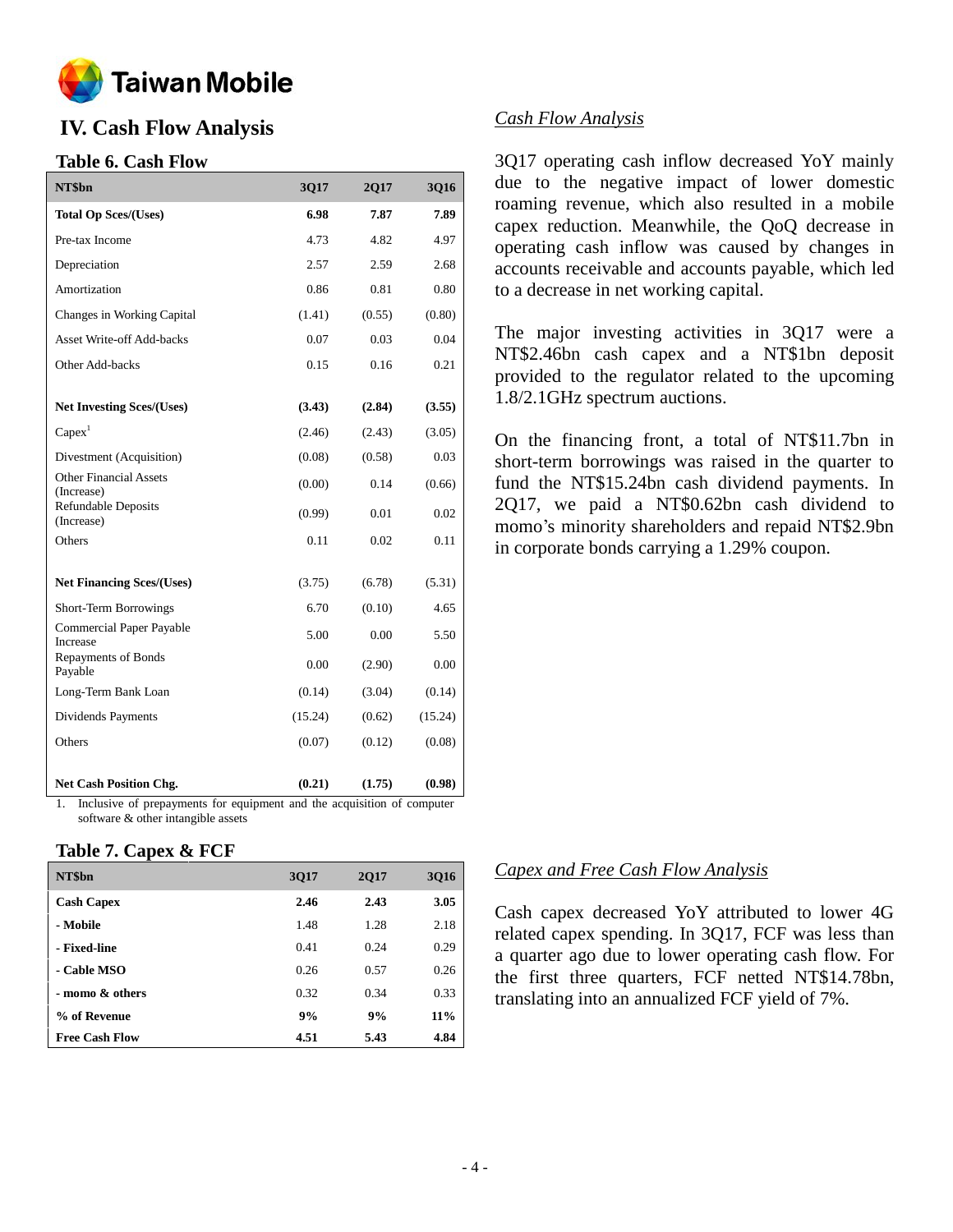

# **V. Balance Sheet Analysis**

### **Table 8. Balance Sheet**

| NT\$bn                                                          | 3Q17    | 2Q17    | 3Q16    |
|-----------------------------------------------------------------|---------|---------|---------|
| <b>Total Assets</b>                                             | 146.41  | 146.58  | 151.26  |
| <b>Current Assets</b>                                           | 30.50   | 30.18   | 32.41   |
| - Cash & Cash Equivalents                                       | 5.97    | 6.18    | 6.57    |
| - Accounts Receivable                                           | 14.70   | 14.57   | 15.68   |
| - Inventories                                                   | 3.15    | 3.08    | 2.95    |
| - Short-Term Investment                                         | 1.57    | 1.46    | 1.26    |
| - Other Current Assets                                          | 5.10    | 4.89    | 5.95    |
| Non-current Assets                                              | 115.92  | 116.39  | 118.85  |
| - Long-Term Investment                                          | 6.22    | 6.47    | 5.54    |
| - Property and Equipment                                        | 45.06   | 45.37   | 46.42   |
| - Concession                                                    | 35.82   | 36.53   | 38.53   |
| - Other Non-current Assets                                      | 28.82   | 28.01   | 28.35   |
| <b>Liabilities</b>                                              | 83.36   | 87.41   | 88.76   |
| <b>Current Liabilities</b>                                      | 44.54   | 48.50   | 51.34   |
| - ST Borrowings                                                 | 21.86   | 10.16   | 27.82   |
| - Other Current Liabilities                                     | 22.68   | 38.34   | 23.52   |
| Non-current Liabilities                                         | 38.82   | 38.91   | 37.42   |
| - Long-Term Borrowings                                          | 34.77   | 34.89   | 33.38   |
| - Other Non-current Liabilities                                 | 4.05    | 4.02    | 4.04    |
| <b>Shareholders' Equity</b>                                     | 63.06   | 59.16   | 62.50   |
| -Paid-in Capital                                                | 34.21   | 34.21   | 34.21   |
| -Capital Surplus                                                | 13.92   | 13.92   | 14.59   |
| -Legal Reserve                                                  | 26.14   | 26.14   | 24.61   |
| -Treasury Shares                                                | (29.72) | (29.72) | (29.72) |
| -Un-appropriated Earnings                                       | 0.63    | 0.63    | 0.63    |
| -Non-controlling Interest                                       | 5.67    | 5.51    | 5.62    |
| -Retained Earnings & Others*<br>$1$ $1'$ $27$ $10'$ $0'$<br>ψT. | 12.21   | 8.48    | 12.57   |

Including YTD profits and other equity items

### **Table 9. Ratios**

|                                   | 3017 | <b>2017</b> | 3016 |
|-----------------------------------|------|-------------|------|
| <b>Current Ratio</b>              | 68%  | 62%         | 63%  |
| Interest Coverage (x)             | 32.0 | 34.0        | 30.1 |
| <b>Net Debt (Cash) to Equity</b>  | 80%  | 66%         | 87%  |
| Net Debt $(Cash)$ to EBITDA $(x)$ | 1.54 | 1.18        | 1.62 |
| <b>ROE</b> (annualized)           | 28%  | 29%         | 28%  |
| <b>ROA</b> (annualized)           | 11%  | 11%         | 11%  |

### *Assets*

As of the end of 3Q17, cash balance decreased QoQ as explained in the cash flow analysis section.

The YoY decrease in accounts receivable was a function of a higher mix of mid-end handset bundled sales.

Both of the QoQ and YoY increases in inventory were mainly associated with the increase in momo's inventory, given the company's higher e-commerce revenue scale and its plan to increase product availability ahead of the traditional peak season.

Long-term investment increased YoY to reflect the mark-to-market value appraised on the investment in THSR (Taiwan High Speed Rail) and our increased investments into media and content made in 2Q17.

4G, CATV, and momo related PP&E increased YoY in 3Q17 for 4G capacity expansion, digital STB deployment, and momo's automated distribution center. But the overall net PP&E balance continued decreasing due to the retirement of 2G network and falling 3G equipment book value.

### *Liabilities & Shareholders'Equity*

Gross debt balance rose to NT\$56.63bn compared to last quarter, mainly to finance dividend payments in 3Q17.

Nonetheless, other current liabilities decreased QoQ due to the NT\$15.24bn cash dividend payments made in 3Q17, leading to a QoQ rise in current ratio.

### *Ratio Analysis*

Net debt to EBITDA increased QoQ because of raising cash to pay dividends through bank borrowings. However, the ratio in 3Q17 was lower than last year's level. Meanwhile, ROE remained at a high of 28%.